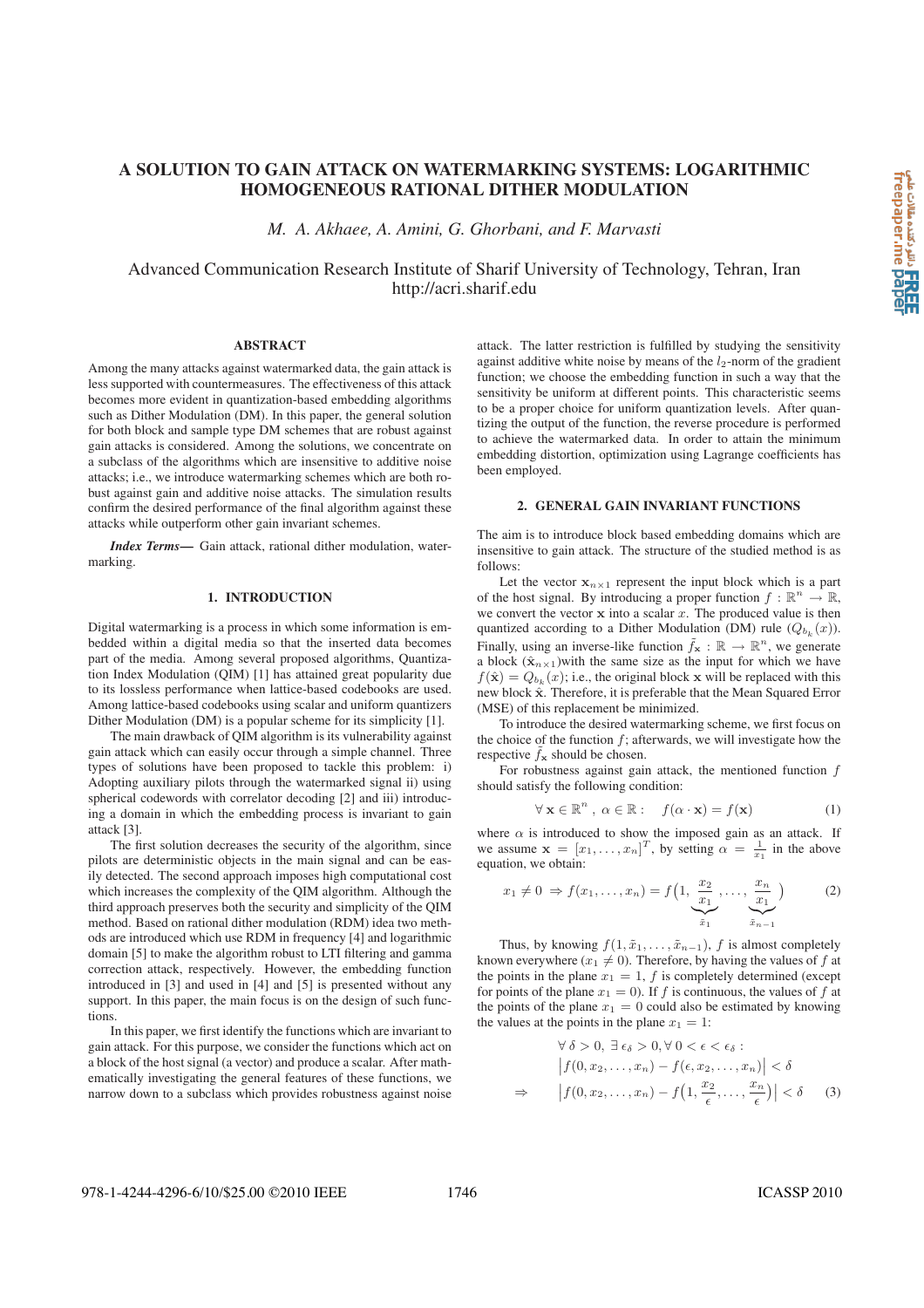or equivalently:

$$
f(0, x_2, \dots, x_n) = \lim_{\epsilon \to 0} f\left(1, \frac{x_2}{\epsilon}, \dots, \frac{x_n}{\epsilon}\right) \tag{4}
$$

Consequently, choosing the function  $f : \mathbb{R}^n \to \mathbb{R}$  is equivalent to choosing the function  $g : \mathbb{R}^{n-1} \to \mathbb{R}$ :

$$
\begin{cases} \tilde{\mathbf{x}} \triangleq [\frac{x_2}{x_1}, \dots, \frac{x_n}{x_1}]^T \\ g(\tilde{\mathbf{x}}) \triangleq f(1, \tilde{x}_1, \dots, \tilde{x}_{n-1}) \end{cases}
$$
 (5)

On the other hand, if we choose  $g$  and then define  $f$  with respect to  $g$ , the produced function will be robust against gain attack which means that the general solution for the gain attack problem is to select  $f$  through an arbitrary function  $q$ .

# 3. PROPOSED DATA EMBEDDING DOMAIN

By choosing an arbitrary continuous function  $g : \mathbb{R}^{n-1} \to \mathbb{R}$  and then converting it to  $f : \mathbb{R}^n \to \mathbb{R}$ , we obtain a variety of options for function  $g$  which is robust against gain attack. We can further improve the watermarking scheme by imposing some restrictions on the function  $q$  so as to achieve desired characteristics in return.

#### 3.1. Robustness Against Additive Noise

Among the possible options, we choose robustness against additive white noise which is usually regarded as a key feature in communication problems. For this purpose, we consider the gradient of the function  $f$ ; the  $l_2$ -norm of the gradient vector is believed to be a good measure of the sensitivity of the method against additive white noise. It should be mentioned that by scaling the function  $f$ , its gradient will also be scaled; thus, for the mentioned measure, the  $l_2$ -norm of the gradient at each point should be considered relative to that of the other points. We will later point out this issue.

$$
f(x_1, \dots, x_n) = g\left(\frac{x_2}{x_1}, \dots, \frac{x_n}{x_1}\right)
$$
  
\n
$$
\Rightarrow \nabla f\big|_{\mathbf{x}} = \frac{1}{x_1} \left[ \begin{array}{c} -\tilde{\mathbf{x}}^T \\ \mathbf{I}_{(n-1)\times(n-1)} \end{array} \right] \cdot \nabla g\big|_{\tilde{\mathbf{x}}} \tag{6}
$$

where  $\mathbf{I}_{(n-1)\times(n-1)}$  represents the identity matrix of the size  $n-1$ . Now we can describe the  $l_2$ -norm of the vector  $\nabla f|_{\mathbf{x}}$  as a function of the  $l_2$ -norm of  $\triangledown g|_{\tilde{\mathbf{x}}}$ :

$$
\left\|\nabla f(\mathbf{x})\right\|^2 = \frac{1}{x_1^2} \left( \left\|\nabla g(\tilde{\mathbf{x}})\right\|^2 + \left|\langle\nabla g(\tilde{\mathbf{x}}), \tilde{\mathbf{x}}\rangle\right|^2 \right) \quad (7)
$$

Before continuing the analysis, we should mention that no matter how  $q$  is chosen, gradient of  $f$  is not well-defined at the origin:

$$
\|\nabla f(\alpha \mathbf{x})\|^2 = \frac{1}{\alpha^2 x_1^2} \left( \|\nabla g(\tilde{\mathbf{x}})\|^2 + \left| \langle \nabla g(\tilde{\mathbf{x}}), \tilde{\mathbf{x}} \rangle \right|^2 \right)
$$
  

$$
= \frac{1}{\alpha^2} \|\nabla f(\mathbf{x})\|^2
$$
  

$$
\Rightarrow \lim_{\alpha \to 0} \|\nabla f(\alpha \mathbf{x})\|^2 = \infty
$$
 (8)

Decreasing the sensitivity of the scheme to the input additive white noise is almost equivalent to decreasing  $|| \nabla f(\alpha \mathbf{x})||$ . Comparing the main two terms in (7) ( $\|\nabla g(\tilde{\mathbf{x}})\|^2$  and  $|\langle \nabla g(\tilde{\mathbf{x}}), \tilde{\mathbf{x}} \rangle|^2$ ), we see that if  $\langle \nabla g(\tilde{\mathbf{x}}), \tilde{\mathbf{x}} \rangle \neq 0$ , for large values of  $\|\tilde{\mathbf{x}}\|$ , the dominant

term will be  $(\langle \nabla g(\tilde{\mathbf{x}}), \tilde{\mathbf{x}} \rangle)^2$ . The naive choice for g is to force it to satisfy  $\langle \nabla g(\tilde{\mathbf{x}}), \tilde{\mathbf{x}} \rangle \equiv 0$ ; by this constraint we will always have  $\nabla g(\tilde{\mathbf{x}}) \perp \tilde{\mathbf{x}}$ , which means that g remains constant along the lines passing through the origin, or in simple words  $g(a \tilde{\mathbf{x}}) = g(\tilde{\mathbf{x}})$  for all  $a \in \mathbb{R}$ . Therefore,

$$
\left\| \nabla f(ax_1, x_2 \dots, x_n) \right\|^2 = \frac{1}{a^2 x_1^2} \left\| \nabla g\left(\frac{\tilde{\mathbf{x}}}{a}\right) \right\|^2
$$

$$
= \frac{1}{a^2 x_1^2} \left\| \nabla g(\tilde{\mathbf{x}}) \right\|^2
$$

$$
\Rightarrow \lim_{a \to 0} \left\| \nabla f(ax_1, x_2 \dots, x_n) \right\| = \infty
$$
(9)

which means that with this choice of  $g$ , at the points of the plane  $x_1 = 0$ , the method is too sensitive against noise.

As can be seen in  $(7)$ , gradient of  $f$  not only depends on the vector  $\tilde{\mathbf{x}}$  but also the element  $x_1$ ; since q is only a function of  $\tilde{\mathbf{x}}$ , it is desirable to somehow approximate  $x_1$  using  $\tilde{x}$ . For this reason, we assume that the elements of the vector x have i.i.d. zero-mean distribution with variance  $\sigma_{sig}^2$  (not necessarily gaussian). With this assumption, if  $n$  is large enough, we have:

$$
\|\tilde{\mathbf{x}}\|^2 = \frac{x_2^2 + \dots + x_n^2}{x_1^2} \approx \frac{(n-1)E\{x_i^2\}}{x_1^2}
$$
  
\n
$$
\Rightarrow \frac{1}{x_1^2} \approx \frac{\|\tilde{\mathbf{x}}\|^2}{(n-1)\sigma_{sig}^2}
$$
 (10)

Using the above approximation, we can rewrite (7) as:

$$
\left\|\nabla f(\mathbf{x})\right\|^2 \approx \frac{\|\tilde{\mathbf{x}}\|^2}{(n-1)\sigma_{sig}^2} \left(\left\|\nabla g(\tilde{\mathbf{x}})\right\|^2 + \left|\langle\nabla g(\tilde{\mathbf{x}}), \tilde{\mathbf{x}}\rangle\right|^2\right) \tag{11}
$$

Now it is time to describe the measure on the gradient. As previously mentioned, the norm of the gradient itself is not a good measure; we choose  $g$  in such a way that the  $l_2$  norm of the gradient vector of  $f$  at different points be almost the same. In this way, the sensitivity against additive noise will almost be the same at different points which justifies the use of uniform quantization levels.

$$
\|\nabla f(\mathbf{x})\|^2 \approx \text{const.} \Rightarrow
$$
  

$$
\|\tilde{\mathbf{x}}\|^2 \left( \|\nabla g(\tilde{\mathbf{x}})\|^2 + \left|\langle \nabla g(\tilde{\mathbf{x}}), \tilde{\mathbf{x}} \rangle\right|^2 \right) \approx \text{const.}
$$
 (12)

To fulfill the above condition, we select  $q$  to be a function of  $\|\tilde{\mathbf{x}}\|$ ; i.e., there exists  $h : \mathbb{R} \to \mathbb{R}$  such that  $g(\tilde{\mathbf{x}}) = h(\|\tilde{\mathbf{x}}\|)$ . Thus, we have:

$$
\nabla g(\tilde{\mathbf{x}}) = \frac{h'(\|\tilde{\mathbf{x}}\|)}{\|\tilde{\mathbf{x}}\|} \cdot \tilde{\mathbf{x}}
$$
  
\n
$$
\Rightarrow \begin{cases} \|\nabla g(\tilde{\mathbf{x}})\|^2 = \left|h'(\|\tilde{\mathbf{x}}\|)\right|^2 \\ \langle \nabla g(\tilde{\mathbf{x}}), \tilde{\mathbf{x}} \rangle = h'(\|\tilde{\mathbf{x}}\|) \cdot \|\tilde{\mathbf{x}}\| \end{cases}
$$
(13)

where  $h'$  stands for the derivative of h. Now we can restate the gradient of f using  $h'$  as:

$$
\nabla f(\mathbf{x}) = \frac{\|\tilde{\mathbf{x}}\|^2 \left( \|\tilde{\mathbf{x}}\|^2 + 1 \right)}{(n-1)\sigma_{sig}^2} \cdot \left| h^{'}(\|\tilde{\mathbf{x}}\|) \right|^2 \tag{14}
$$

Combining (12) and (14) we get:

$$
z \in \mathbb{R} \Rightarrow z^2(z^2 + 1) \cdot |h^{'}(z)|^2 = \text{Const.}
$$
 (15)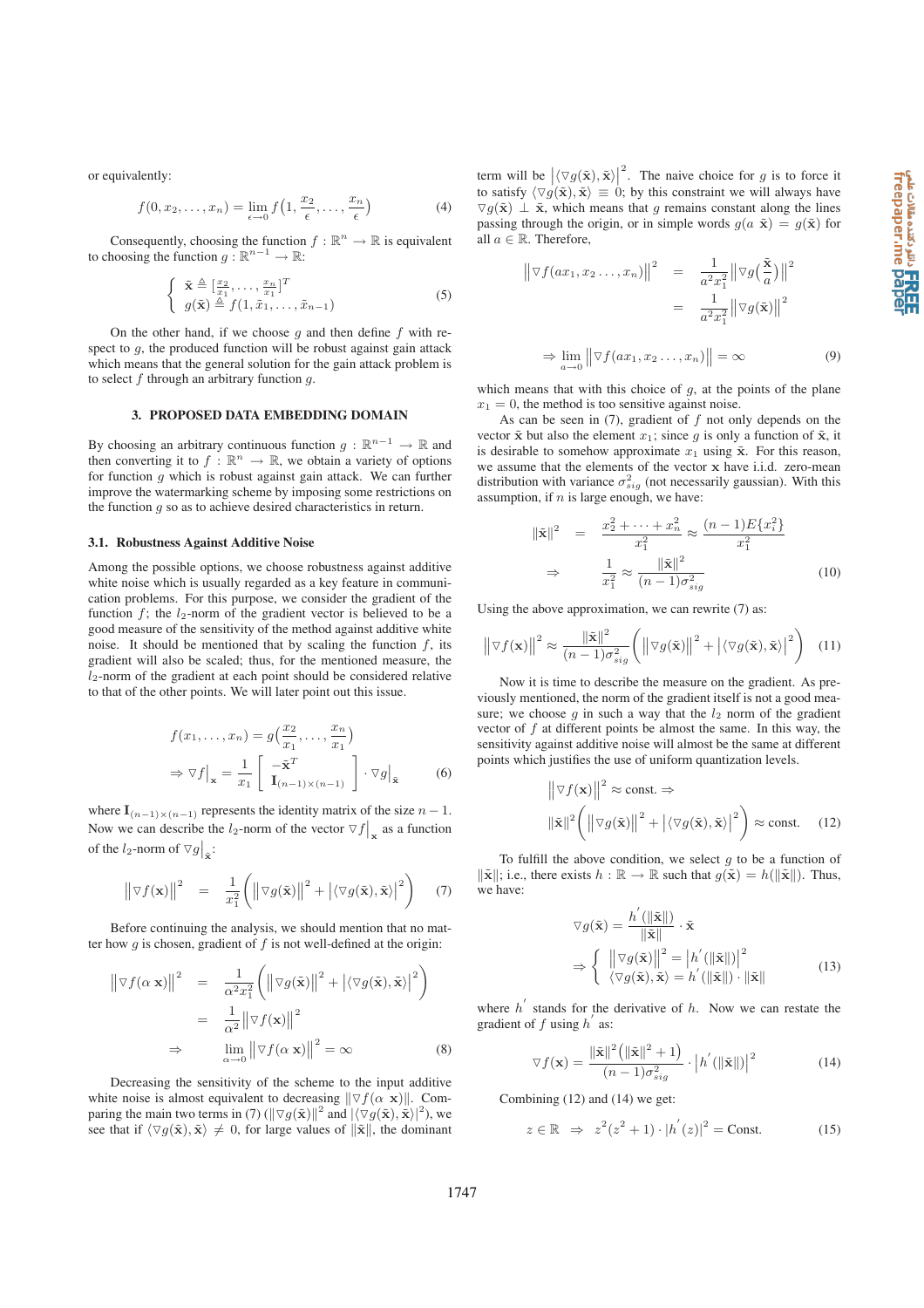It is easy to solve the above equation for  $h$ :

$$
\exists \gamma, \beta \in \mathbb{R} : h(z) = \gamma \ln \left( \frac{\sqrt{z^2 + 1} - 1}{\sqrt{z^2 + 1} + 1} \right) + \beta \tag{16}
$$

Using the relations between the functions  $f, g$  and  $h$ , the above choice of  $h$  can be translated to  $f$  as shown below. We refer to these functions as Logarithmic Homogeneous Rational DM (LHRDM):

$$
\exists \gamma, \beta \in \mathbb{R}: f(\mathbf{x}) = \gamma \ln \left( \frac{\sqrt{x_1^2 + \dots + x_n^2} - |x_1|}{\sqrt{x_1^2 + \dots + x_n^2} + |x_1|} \right) + \beta \quad (17)
$$

# 3.2. Data Embedding

For data hiding, any kind of quantization-based watermarking method can be used. Due to the advantages of QIM method which were discussed earlier, we employ this approach for data embedding in our scheme. For simplicity, we assume a binary modulation for digital insertion of data.

$$
y = Q_{b_k}(f(\mathbf{x}))\tag{18}
$$

where  $b_k \in \{-1, 1\}$  and y is the watermarked scalar value. In the decoder side where the received data may have undergone some possible attacks, the value  $z$  will be produced as the mentioned scalar. The decoding process is performed according to the minimum Ecludean distance rule as:

$$
\hat{b} = \arg\min_{-1,1} ||z_k - Q_{b_k}(z_k)|| \tag{19}
$$

In the encoder, after quantizing  $f(\mathbf{x})$ , the quantized scalar should be converted back to an input block to replace the original vector. To this aim we introduce an inverse-like function  $\tilde{f}_x : \mathbb{R} \to \mathbb{R}^n$ , which produces a block  $(\hat{\mathbf{x}}_{n \times 1})$  with the same size as the input for which we have  $f(\hat{x}) = y$ . Since the inverse function is not unique, we define the requested vector by an optimization problem as will be shown below; we find the best  $l_2$  approximation of the input vector which results in the quantized scalar using the introduced function:

• For a given vector  $\mathbf{a} = [a_1, \dots, a_n]^T$  and the value  $\alpha$ , find the vector x closest to a (Euclidean distance) which satisfies:

$$
k(\mathbf{x}) = \frac{\sqrt{x_1^2 + \dots + x_n^2} - |x_1|}{\sqrt{x_1^2 + \dots + x_n^2} + |x_1|} = \alpha
$$
 (20)

To solve the above minimization problem, we use the Lagrange coefficients method. Thus, we define the following parameters:

$$
R_{\mathbf{x}} \triangleq \sqrt{x_1^2 + \dots + x_n^2}
$$
  
\n
$$
R_{\mathbf{a}} \triangleq \sqrt{a_1^2 + \dots + a_n^2}
$$
  
\n
$$
\hat{\alpha} \triangleq k(\mathbf{a}) = \frac{\sqrt{a_1^2 + \dots + a_n^2} - |a_1|}{\sqrt{a_1^2 + \dots + a_n^2} + |a_1|}
$$
 (21)

therefore,

$$
k(\mathbf{x}) = \frac{R_{\mathbf{x}} - |x_1|}{R_{\mathbf{x}} + |x_1|} \tag{22}
$$

It is easy to convert the condition  $k(x) = \alpha$ , to the form

$$
(1 - \alpha)R_{\mathbf{x}} - (1 + \alpha)|x_1| = 0
$$
 (23)

A similar equation is valid for the vector a:

$$
(1 - \hat{\alpha})R_{\mathbf{a}} - (1 + \hat{\alpha})|a_1| = 0
$$
  
\n
$$
\Rightarrow (1 - \hat{\alpha})^2 (a_1^2 + \dots + a_n^2) = (1 + \hat{\alpha})^2 a_1^2
$$
  
\n
$$
\Rightarrow a_2^2 + \dots + a_n^2 = \frac{4\hat{\alpha}}{(1 - \hat{\alpha})^2} \cdot a_1^2
$$
 (24)

Now the desired vector x can be regarded as the solution of the following conditional minimization problem:

$$
\begin{cases}\n\text{Cost:} & J(\mathbf{x}) = \sum_{i=1}^{n} (x_i - a_i)^2 \\
\text{Condition:} & C(\mathbf{x}) = (1 - \alpha)R_\mathbf{x} - (1 + \alpha)|x_1| = 0\n\end{cases}
$$
\n(25)

Using the Lagrange method, at the optimum point we have:

$$
\exists \lambda \in \mathbb{R}: \ \nabla J(\mathbf{x}) = \lambda \nabla C(\mathbf{x})
$$
\n
$$
\Rightarrow \text{ for } i \ge 2: \ 2(x_i - a_i) = \lambda \frac{(1 - \alpha)x_i}{R_\mathbf{x}}
$$
\n
$$
\Rightarrow \frac{x_2 - a_2}{x_2} = \frac{x_3 - a_3}{x_3} = \dots = \frac{x_n - a_n}{x_n}
$$
\n
$$
\Rightarrow \exists \theta \in \mathbb{R}, \text{ for } i \ge 2: \ x_i = \theta \cdot a_i \tag{26}
$$

By using the above results, we get back to the original condition:

$$
(1 - \alpha)R_{\mathbf{x}} = (1 + \alpha)|x_1|
$$
  
\n
$$
\Rightarrow (1 - \alpha)^2 (x_1^2 + \theta^2 (a_2^2 + \dots + a_n^2)) = (1 + \alpha)^2 x_1^2
$$
  
\n
$$
\Rightarrow x_1 = \underbrace{\frac{1 - \alpha}{1 - \hat{\alpha}} \sqrt{\frac{\hat{\alpha}}{\alpha}}}_{\mu} \cdot \theta \cdot a_1
$$
 (27)

The only thing left for minimization is to find  $\theta$ :

$$
J(\mathbf{x}) = (\mu \cdot \theta - 1)^2 a_1^2 + (\theta - 1)^2 (a_2^2 + ... a_n^2)
$$
  
\n
$$
\frac{\partial}{\partial \theta} J(\mathbf{x}) = 0
$$
  
\n
$$
\Rightarrow \theta = \frac{\mu a_1^2 + a_2^2 + ... + a_n^2}{\mu^2 a_1^2 + a_2^2 + ... + a_n^2}
$$
 (28)

Thus, the main minimizer can be briefly stated as:

$$
\begin{cases}\n\hat{\alpha} \triangleq \frac{\sqrt{a_1^2 + \dots + a_n^2} - |a_1|}{\sqrt{a_1^2 + \dots + a_n^2} + |a_1|} \\
\mu \triangleq \frac{1 - \alpha}{1 - \hat{\alpha}} \sqrt{\frac{\hat{\alpha}}{\alpha}} \\
x_1 = \mu \frac{\mu a_1^2 + a_2^2 + \dots + a_n^2}{\mu^2 a_1^2 + a_2^2 + \dots + a_n^2} \cdot a_1 \\
x_i = \frac{\mu a_1^2 + a_2^2 + \dots + a_n^2}{\mu^2 a_1^2 + a_2^2 + \dots + a_n^2} \cdot a_i \qquad i \ge 2\n\end{cases}
$$
\n(29)

Here, we want to present a sample-based version of LHRDM. In other words, in each sample one bit must be embedded. Thus, the block of samples should slide sample by sample over the host signal. That is each block  $\hat{x}_k$  should be composed of new  $(x_k, y_{k-1}, y_{k-2}, ..., y_{k-n+1})$ . Embedding is performed as before host sample and  $n - 1$  previous watermarked samples.  $x_k$  = and the value of  $f(\mathbf{x})$  should be quantized according to (18). The